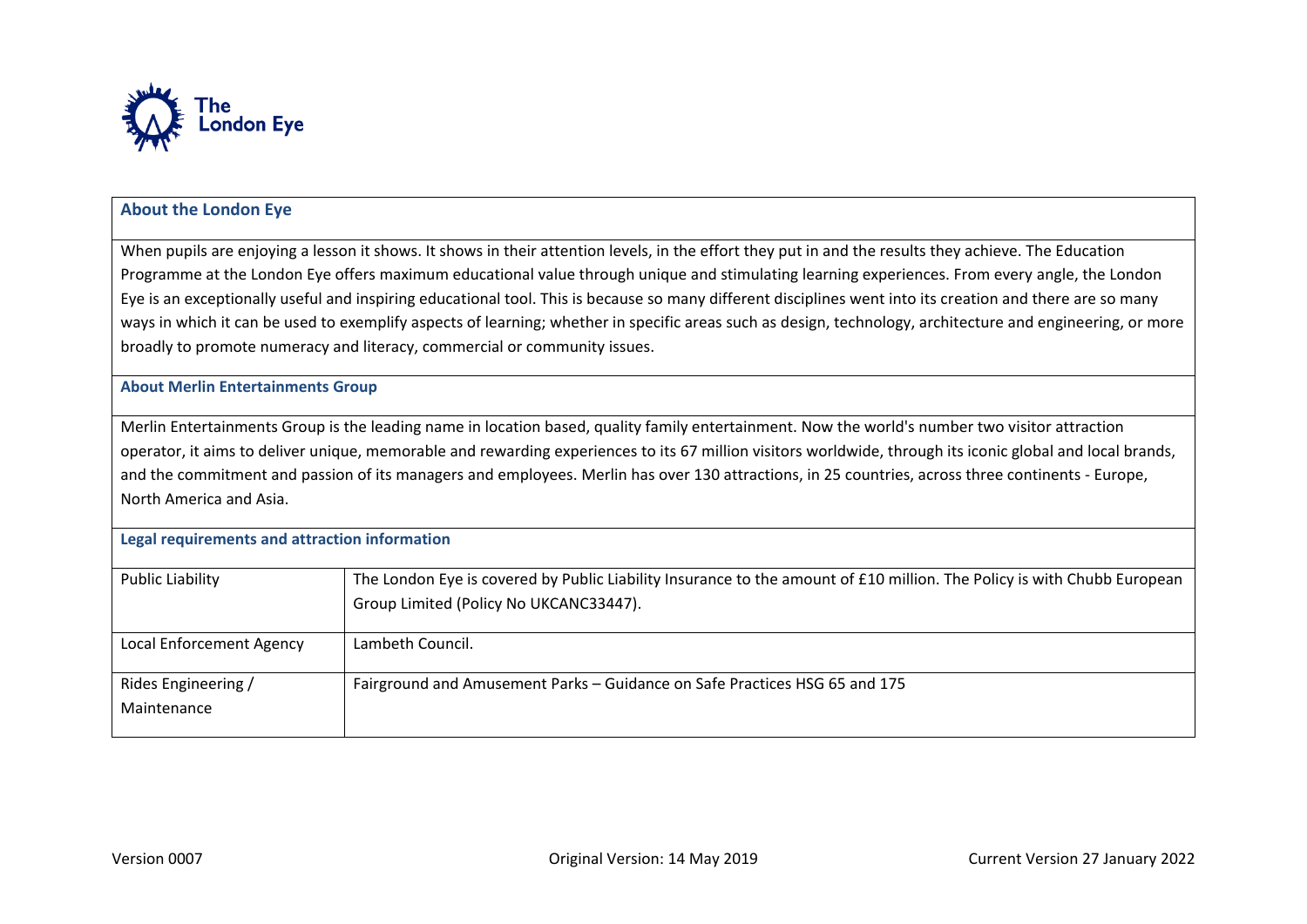

| Food Safety and Hygiene         | The food units operate in accordance with the Food Safety Act 1990 and are regularly inspected by the local<br>Environmental Health Department, and undergo regular internal health and safety audits carried out by Merlin |
|---------------------------------|-----------------------------------------------------------------------------------------------------------------------------------------------------------------------------------------------------------------------------|
|                                 | Entertainments.                                                                                                                                                                                                             |
| <b>Attraction Staff / Staff</b> | Venue staff wear uniforms and name badges for easy identification. Full criminal record checks are carried out on all                                                                                                       |
| identification                  | first aiders and permanent front of house staff.                                                                                                                                                                            |
| Security                        | The attraction has a dedicated security team who are able to deal with minor security issues on site. The team is also                                                                                                      |
|                                 | trained to deal with emergency incidents that may arise.                                                                                                                                                                    |
| COVID-19                        | We've been awarded the VisitEngland 'We're Good to Go' industry charter mark. This verifies that our attraction meets                                                                                                       |
|                                 | the Government and public health guidance on COVID-19 and that we have all the required health and safety processes                                                                                                         |
|                                 | in place to ensure you have a safe and enjoyable visit.                                                                                                                                                                     |
| <b>Risk assessment</b>          |                                                                                                                                                                                                                             |
| Vehicle traffic                 | If there is work going on in or around the Queens Walk area there may be vehicle traffic. Supervision is required at all<br>times.                                                                                          |
| Weather protection / Sun        | School parties can be kept queuing in all weather conditions. Only those booked into a private capsule or for a School                                                                                                      |
| safety                          | Discovery Experience are fast tracked. Please dress for changeable weather.                                                                                                                                                 |
| Water                           | The London Eye is situated on the river Thames. Whilst there is no access to the river from the attraction, pupils /                                                                                                        |
|                                 | students must be supervised at all times to ensure safety. There are water effects in the 4D cinema these include mist<br>dispensers and small water squirts.                                                               |
| Slips/Trips/Falls               | The following hazards should be noted: steps and stairs, moving capsule when boarding, wet flooring                                                                                                                         |
| High level areas                | Whilst there are no high level areas per se, those who suffer from vertigo may find the experience uncomfortable.                                                                                                           |
|                                 | Supervision is required when getting on and off the capsule.                                                                                                                                                                |
| Strobe lighting                 | Strobe lighting effects are used in the 4D Cinema                                                                                                                                                                           |
| Reduced lighting                | N/A                                                                                                                                                                                                                         |
| <b>Enclosed spaces</b>          | Guests are enclosed in the pod for 30 minutes and whilst the pod is large, some individuals may feel confined. However                                                                                                      |
|                                 | the capsule cannot be defined as a confined space.                                                                                                                                                                          |
| Attraction specific risk        | Care must be taken when boarding because the capsules are continually moving. Supervision is required.                                                                                                                      |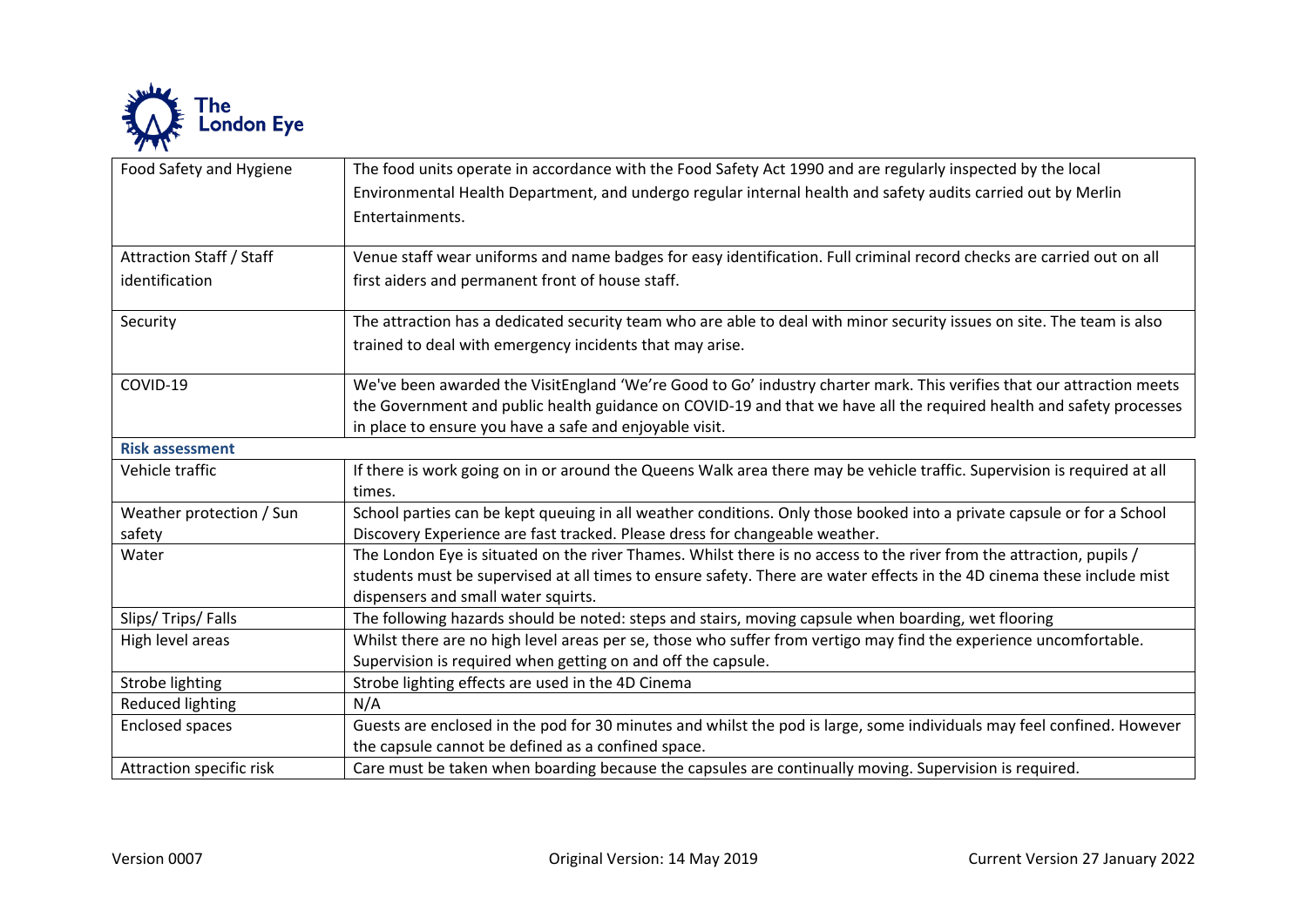

| Door entrapment                | Please make sure all children are away from the capsule door when opening. Please follow the audio instruction for this                                                                                                                                                                                                                                                                                                                                                                                                                                                                                                                                                                                                      |
|--------------------------------|------------------------------------------------------------------------------------------------------------------------------------------------------------------------------------------------------------------------------------------------------------------------------------------------------------------------------------------------------------------------------------------------------------------------------------------------------------------------------------------------------------------------------------------------------------------------------------------------------------------------------------------------------------------------------------------------------------------------------|
|                                | in capsule.                                                                                                                                                                                                                                                                                                                                                                                                                                                                                                                                                                                                                                                                                                                  |
| Rides                          | The London Eye experience time is 30 minutes. Supervision is required throughout.                                                                                                                                                                                                                                                                                                                                                                                                                                                                                                                                                                                                                                            |
| Soft play areas / Play         | N/A                                                                                                                                                                                                                                                                                                                                                                                                                                                                                                                                                                                                                                                                                                                          |
| equipment                      |                                                                                                                                                                                                                                                                                                                                                                                                                                                                                                                                                                                                                                                                                                                              |
| COVID-19                       | We are continuing to take the necessary measures to provide a safe and hygienic environment for guests. The health<br>and safety of our guests and staff is our absolute priority. We have implemented an extensive range of safety measures,<br>designed to ensure a happy, safe, and healthy experience for all guests and staff. These include:                                                                                                                                                                                                                                                                                                                                                                           |
|                                | Lower capacity - whilst legal restrictions have been lifted, we want to ensure we can still offer the best possible<br>guest experience<br>We continue to highly recommend that face coverings are worn inside our attractions<br>You may continue to see Personal Protective Equipment (PPE) and clothing for some of our staff<br>$\bullet$<br>Continuation of enhanced cleaning, hygiene stations and hand sanitiser for guests at key locations<br>$\bullet$<br>You may still see increased ventilation and suggested spatial separation markings and other similar operating<br>adjustments around the attraction                                                                                                       |
| <b>Attraction arrangements</b> |                                                                                                                                                                                                                                                                                                                                                                                                                                                                                                                                                                                                                                                                                                                              |
| Arrival arrangements           | If you are bringing a group by minibus or coach and need to drop off and pick up your group at the London Eye, please<br>note that space is very limited, and you are required to book a coach-parking bay. This service is complimentary, but<br>must be booked in advance by e-mailing coach@londoneye.com with the following details: Date of visit, time of visit<br>(drop off and pick up times), number of guests, number of coaches, site visiting, coach company, vehicle Registration/s,<br>driver's name. Please note that you are only permitted to use a parking bay for 20 minutes whilst you drop off and then<br>pick up your group and you are not permitted to stay whilst the group visits the London Eye. |
| Parking                        | Please go to the 'Visitor Information' pages on the website for the most convenient car park in relation to the<br>attraction.                                                                                                                                                                                                                                                                                                                                                                                                                                                                                                                                                                                               |
| First aid                      | The London Eye has a medical / first aid facility which is operated by a dedicated team of qualified first aiders. Nearest<br>hospital: St Thomas' Hospital                                                                                                                                                                                                                                                                                                                                                                                                                                                                                                                                                                  |
| <b>Emergency planning</b>      | The London Eye has a contingency plan in the event of an emergency. The emergency plan has been developed in<br>conjunction with the local emergency services who have regular meetings regarding emergency procedures.                                                                                                                                                                                                                                                                                                                                                                                                                                                                                                      |